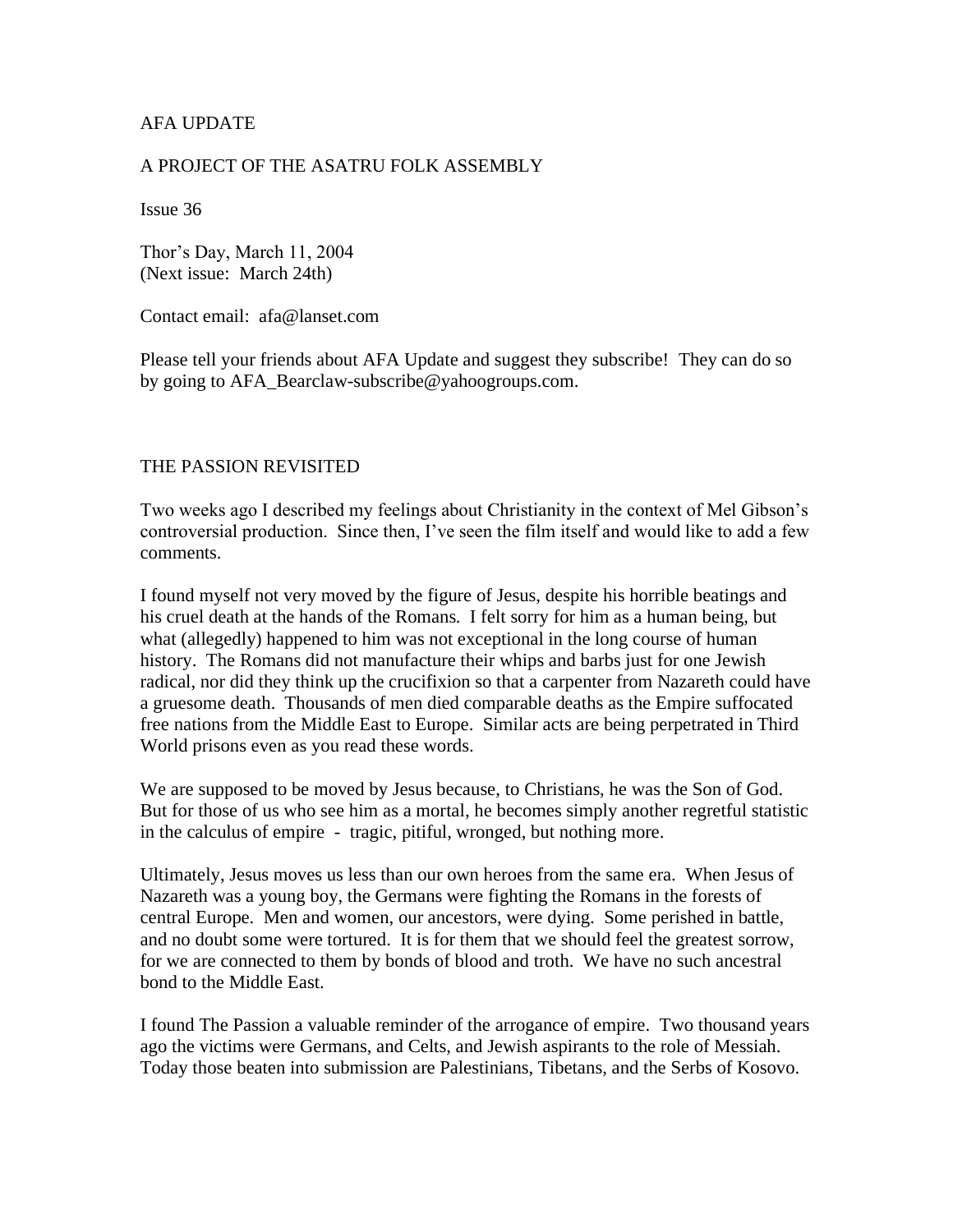The lines of the old song are still true - "get out of line, the man comes and takes you away."

Braveheart was also a movie about resistance to oppressors, and it was a story better told. Most importantly, it was about men and women to whom I am connected.

# EASTER AND OPPORTUNITY

Easter is the day that gives meaning to the Christian religion, yet (along with Yule) it is heathen in both its spirit and in the icons that accompany it. Eggs, bunnies, rebirth, and the Saxon Goddess of the dawn - the ancestral echoes are strong and obvious, and they have little to do with the resurrection of Jesus.

Easter and Yule provide us with a wonderful way to present Asatru to others. Some people are afraid of us, thinking our traditional religion peculiar if not downright threatening. But what could be threatening about Easter bunnies and eggs? What could be peculiar about Yule wreaths and exchanging gifts?

We can use the common symbols of Easter and Yule to provide a "comfort zone" when describing our beliefs. We can show non-Asatruar that they have nothing to fear from us, and that we are probably more like them than they know. Let's teach them that the native Way of our people is alive and well - right under their noses, in customs they know from their earliest childhood. It's not "weird," it's what they've done all their lives.

## PROSELYTIZATION

But should we reach out to others at all? Isn't that what (gasp!) Christians do? Well, yes, it is. And much of the "pagan community" scorns proselytizing for the very reason that the mainstream religious organizations do it. we need to get over our shyness and learn that it is not only okay to reach out to our kin, but that in fact we are obligated to do so.

I do not mean the intrusive, insistent way that some zealots push their religion on the willing and the unwilling alike. But making ourselves available for those who may be attracted to what we have to offer is a very different thing from grabbing people on the street corner and telling them they are going to burn forever if they don't do what we say. There is a place for active efforts to bring people of European heritage back to the way of their ancestors.

For those who still feel uneasy about the idea, let me pose a hypothetical situation. Suppose you were a farmer in Iceland and your neighbor Thorvald mentioned that he had just renounced Thor to follow the White Christ. Would it be acceptable for you to try to talk him out of it?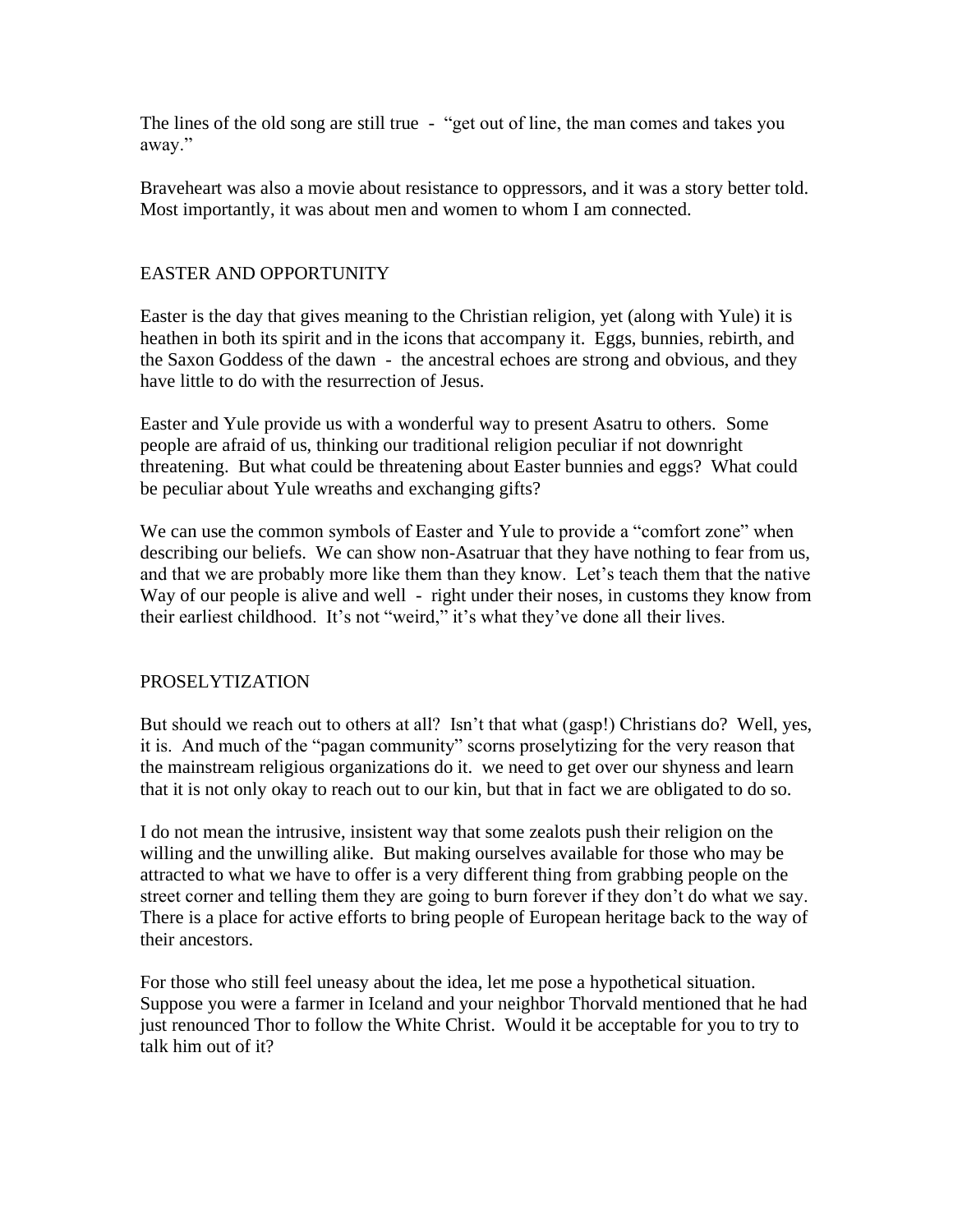Suppose you waited a week and, having brooded in your farmhouse for days, decided that you really ought to convince Thorvald that it would be better if he kept his troth to Thor. Would that be permissible?

What if you waited a year? Two years? Obviously, the amount of elapsed time is not the point. We owe it to the Holy Powers, and to the folk, to reach out to our kin in ways consistent with good manners and respect.

# THE ODIN BROTHERHOOD

To my delight, the fifth edition of The Odin Brotherhood arrived in this week's mail. I have long been an admirer of this enigmatic little volume, and to see it released in a new and revised edition was a pleasant surprise.

While the structure of the book has been changed to make it easier to home in on specific subject matter, nothing has been deleted. In fact, there is new information on the nature of the Odin Brotherhood and Dr. Mirabello's interaction with it, plus a bibliography.

As I've said before, this isn't your typical Odinism or Asatru. Its visionary insights come like lightning flashes - "Odinism is a creed of iron"…"Beware of gods who cannot laugh"..."Only the terrorized repent."

Copies sell for \$20. I will secure detailed ordering information and send it to the AFA Update list as soon as possible.

## IMPORTANT DATES

March 20 - Ostara, or Oester. This is the day honoring the Saxon Goddes of springtime and the dawn, a day for reveling in life's return at winter's end. Celebrate her day with bunnies, eggs, and the other pre-Christian symbols of this day. Greet her at a sunrise service with outstretched arms, and take the light of dawn into the core of your being!

April 9 - Day of Remembrance for Jarl Hakon of Norway. Hakon restored the worship of our Gods after they had been suppressed by Christian kings. Recall Hakon's virtue by formally renouncing foreign creeds, or by vigorously exercising your guarantees under the Bill of Rights.

April 15 - Sumarsdag/Sigrblot. This was the first day of summer in the Icelandic calendar. It falls, on the Thursday between the  $9<sup>th</sup>$  and  $15<sup>th</sup>$  of April, about the same time of year as the annual sacrifice to Odin for success in the upcoming raiding season. Welcome the warm months, and make an offering to the Father of Victory for triumph in your personal struggles!